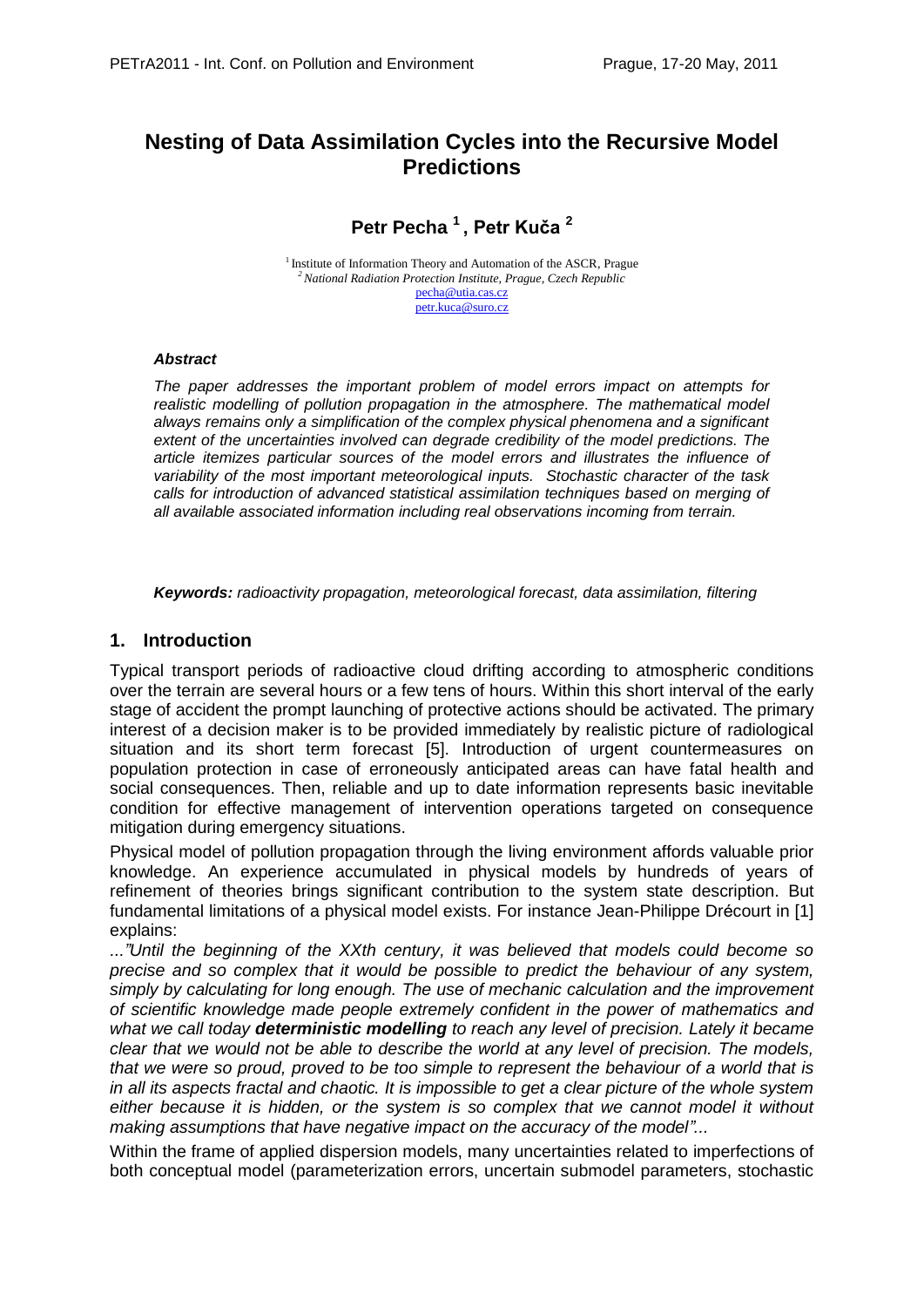nature of some input data) and computational scheme (step of computation net, averaging land-use characteristics, averaging time for dispersion parameters, uncertainty in release scenario etc) are involved. In consequence of the inherent uncertainties the output radiological quantities have a random character.



#### **HARP-HAzardous Radioactivity Propagation**



Here we are introducing advanced environmental software HARP [2] (see Image 1) incorporating assimilation subsystem which brings together all available information. Several important sources of information which can improve predictions of the system state comprises the basic physical knowledge provided by the physical model (e.g. time and space evolution of radioactivity concentration in the air, activity deposited on the ground, propagation through the food chains towards human body). Assumptions related to the random characteristics of the model inputs or assessment criteria can be supported by some kind of expert judgements. Substantial benefit can result from accessibility of data incoming from terrain. Each such resource can be known on a certain degree of details (e.g. a level of sophistication of the environmental model, dense or rare measurements in space and time, cases with indirect observations, complete or only partial knowledge of model error covariance structure). Merging of all these contending resources for purposes of improvement of predictions is a principle of assimilation and had shown to be very promising in many branches of contemporary Earth sciences.

# **2. Multi-purpose application of the environmental code HARP**

The main objective of development and application of the environmental system HARP is **improvement of reliability of the model predictions** on basis of assimilation with measured data incoming from terrain and further information. Specifically, the progression is now accomplishing in UTIA AV ČR under auspices of the project of Safety Research provided by Ministry of the Interior of the Czech Republic, project No. VG20102013018. System is tested in close cooperation with National Radiation Protection Institute (SÚRO) in Prague using archived data (2009-2010) for both meteorological forecasts and radiation measurement. At the same time, an ability of the system to use on-line meteorological forecast and radiation measurements from the Early Warning Network (part of the Radiation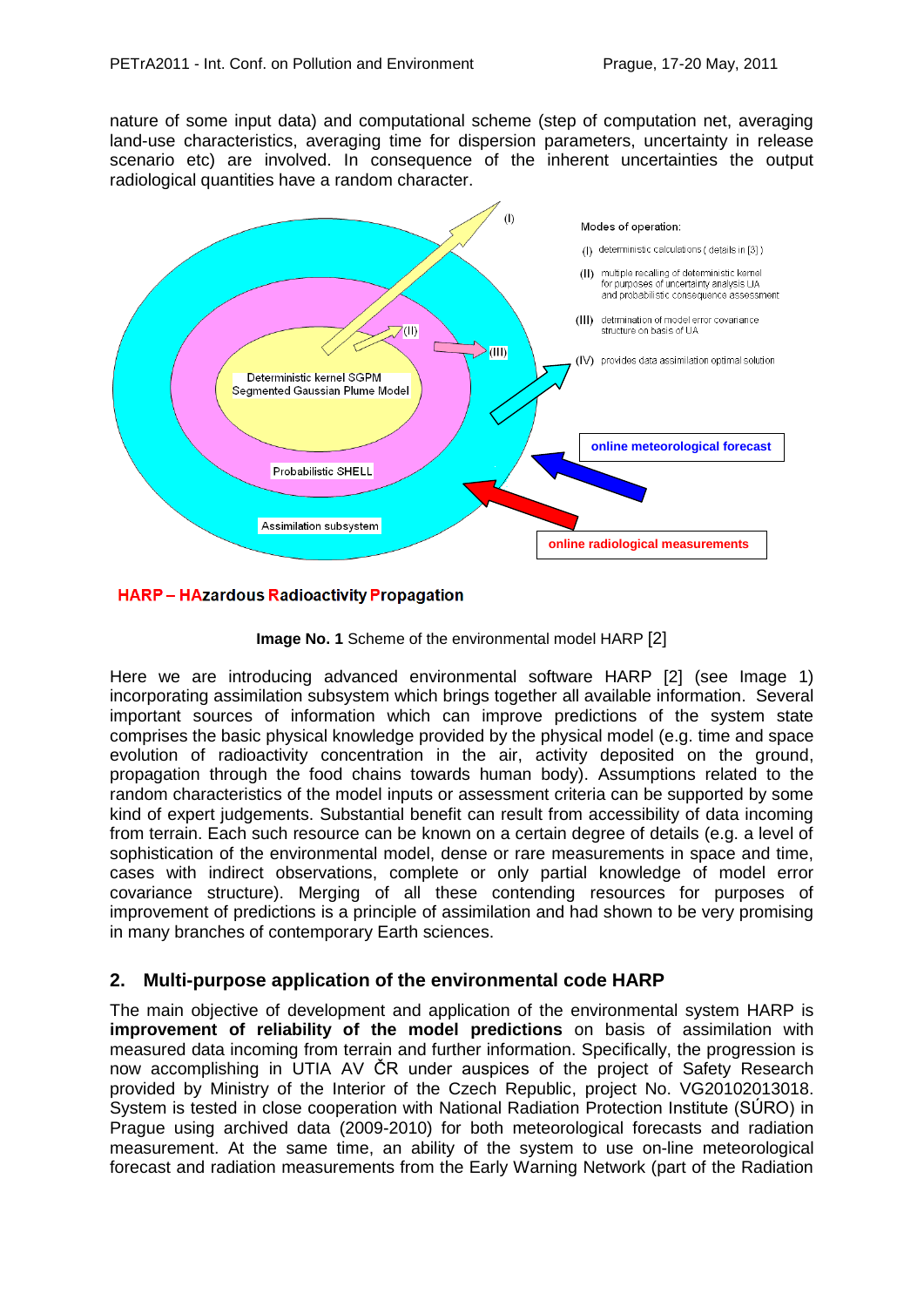Monitoring Network of the Czech Republic) available in SÚRO in case of an emergency situation is also tested.

Besides the main purpose, the deterministic kernel of the code can provide various kinds of outputs, specifically:

- Standalone deterministic analysis of certain important accident scenarios (**worstcase analysis**, design bases accident (DBA) examination, analysis of various postulated accidents necessitated for Safety reports, calculations for comparative procedures with other codes etc.). In [3] is published WVA study (Weather Variability Assessment) belonging to a special application from the domain of **PSA-Level 3 analysis.**
- Within the uncertainty analysis the kernel is recalled many times with concrete sets of realizations of random model parameters. The final statistical processing of output realizations provides a rational basis for **probabilistic consequence assessment**.
- The product is presented here from viewpoint of its utilization such a **training tool** for decision support staff. User-friendly interface for input definitions of the task is offered both for atmospheric dispersion and ingestion parts. Interactive graphical subsystem enables to present wide range of results. The algorithm is logically partitioned to the time-consuming early stage analysis of an accident and interactive late stage consequence estimation. Easy interactive way for entering alternative options is offered to user for testing the effect of variability of some input parameters thus providing decision-making staff to improve their perception of the problems.

The software product development is oriented to needs of potential users from both business or institutional sphere. The system is approved by Assessing board No. 6 of SUJB for the product application in the field of nuclear safety. Within the project of Safety Research provided by Ministry of the Interior of the Czech Republic mentioned above the product can be acquired by easy and inexpensive way. The user can utilize full functionality or only particular functions above-mentioned, support and maintenance of the system is ensured.

# **3. Uncertainties in meteorological input – primary reasons of erroneous model predictions**

Air born admixtures are drifted by the surrounding ambience and, precisely, the equation describing the pollution transport should be solved simultaneously together with the equations describing the state of atmosphere. In its full formulation, the system of equations for atmospheric state has stochastic character and describes the dynamic chaos. As a consequence, the predictability of evolution of the weather conditions is limited. The solution is provided by the data assimilation procedures applied in the field of meteorology. Because of the practical infeasibility, the pollution transport is analyzed separately whereas the meteorological fields enter the calculations externally as input. Analytical solution of respective diffusion equation can be found only under the drastic simplifications and for simple initial and boundary conditions. Our approach is based on Gaussian dispersion modelling using further modifications of a certain numerical scheme making approximate account for accounting for the real situation. A basic idea insists in stepwise synchronization of available short-term meteorological forecast (48 hours forward for each hour) provided by the Czech meteorological service with release dynamic of harmful substances discharged into the atmosphere (equivalent homogenous one-hour release consecutive segments).

In this chapter we shall illustrate an impact of deficient meteorological inputs on expectation values of output radiological situation. At the same time, the further improvements of the data are declared. Using deterministic kernel of the HARP system and real time series of archived historical measurements and forecast data some drawbacks have been revealed:

# *A) Point versus giridded short-term meteorological forecast*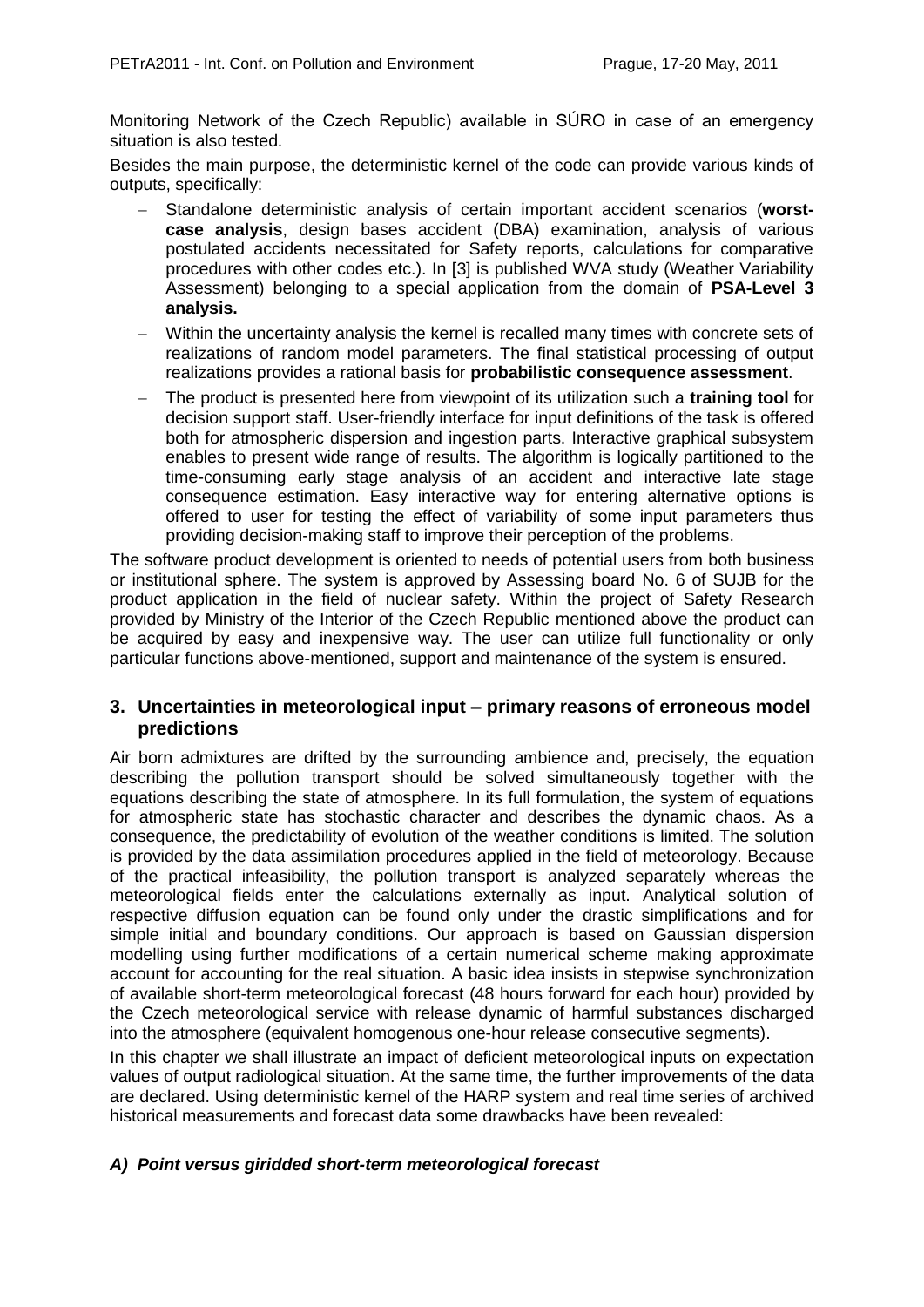Two kinds of short-term meteorological forecasts are available:

- "Point data": Short--term meteorological forecast for location of a source of pollution is generated. Hourly data for the next 48 hours are available belonging to analysis period 12 hours. The quartets of values forecasted for each hour comprise wind direction, wind speed, category of atmospheric stability according to Pasquill, atmospheric precipitation. The modelling is constrained to be *time dependant, spatially constant.*
- Gridded 3-D meteorological data for mesoscale region 160  $\times$  160 km around source of pollution in HIRLAM format. Resolution of the rectangular grid is  $9 \times 9$ km. Multilevel data are delivered for 13 vertical levels. Forecast on the next 48 hours are updated every 12 hours and transferred to ORACLE database. Modelling can be fully *time dependant and spatially dependant*

In Image No. 2 is demonstrated deposition of  $131$  on terrain. It relates to one-hour release with total activity of 1.91E+11 Bq, release start at 00.00 CET, meteorological conditions relates to the real situation from Dec 10, 2009.



**Image No. 2** Deposition of <sup>131</sup>I. Release start at 00.00 CET on Dec 10, 2009. Left: Simple "point" meteorological forecast; Right: More detailed 3-D gridded meteorological forecast in HIRLAM format

The main resume from previous image No.2: Point forecast can sometimes lead to wrong prediction of affected areas at longer distances causing implementation of protective actions here to be ineffective and likely having adverse consequences in the really impacted areas. Left picture shows situation after 15 hours of the release propagation. The small red point in the middle of the trace is caused by precipitation anticipated for the  $11<sup>th</sup>$  hour after the release time. Even if the atmospheric precipitations are predicted for the single point of the source, this forecast propagates to the whole region. Thus, for model prediction at longer distances from the source, more precise 3-D meteorological forecast is necessary.

#### *B) The data analysis term should be as close as possible to the next analysis term.*

In Image 4 is described commencement of summer storm at May 26, 2009. Left is displayed the situation just before the storm when one-hour release of <sup>131</sup>I starts at 13.00 CET. Right is situation just two hours later. It means, that one-hour release of <sup>131</sup>I starts at 15.00 CET. But both scenarios come out from the same sequence of short-term forecast relating to the meteorological data analysis time at midnight. It means that "time distance" of the short term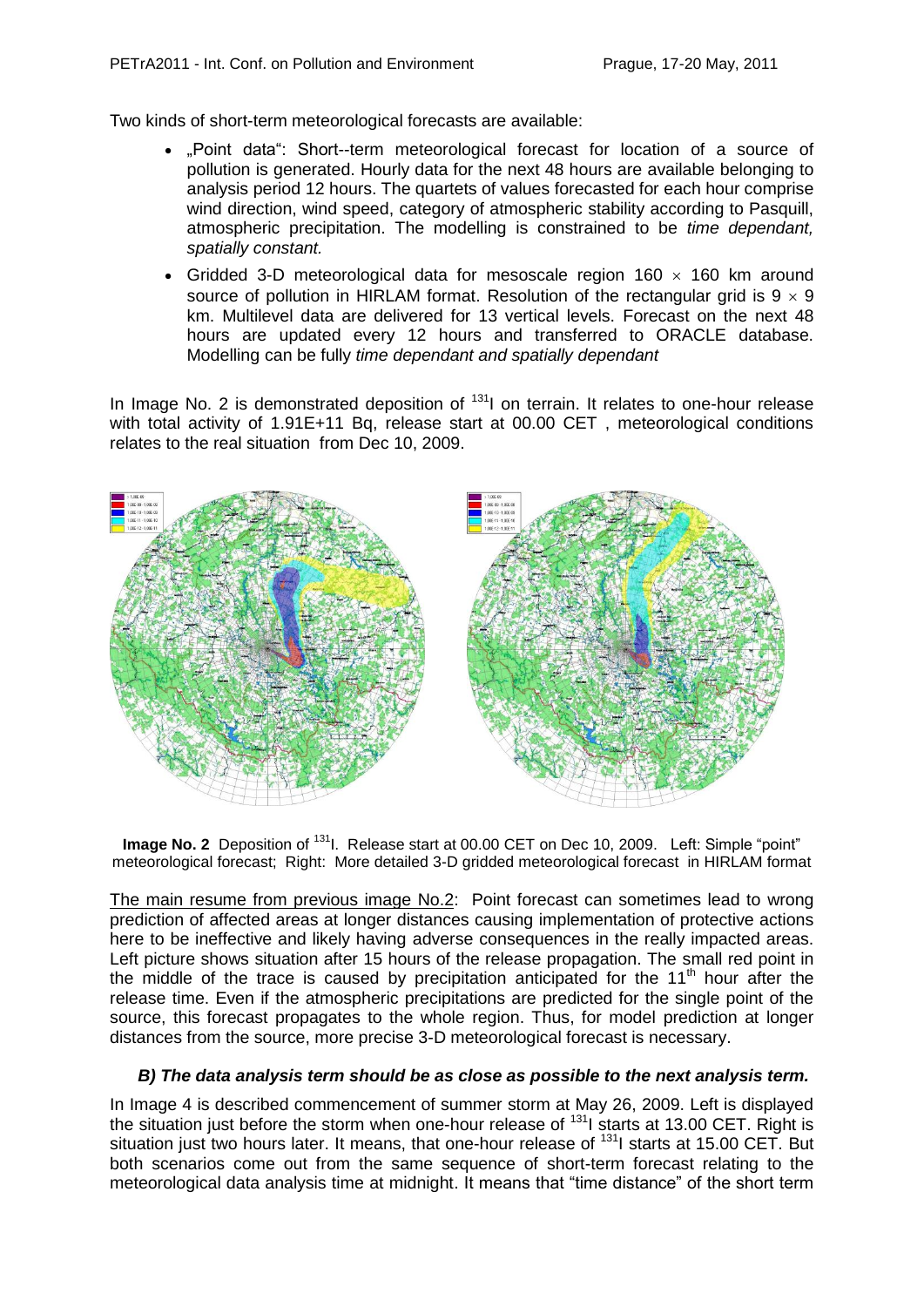meteorological forecasts are 13 respective 15 hours. We can recognize fast changes in the trace of deposited radionuclide and presume the uncertainties involved due to imprecise forecast will grow with that "time distance" from the up to date analysis of the basic meteorological model.



**Image No. 3** Deposition of <sup>131</sup>. Total amount of one hour release is 1.91E+11 Bq. In both cases is used midnight basic meteorological analysis time stamp. Left: Release start at 13.00 CET on Dec 10, 2009. Right: Release start at two hours later at 15.00 CET.

The main resume from previous image No.3: One way how to reduce the uncertainties involved due to imprecise forecast is to reduce the "time distance" between two analysis of the basic meteorological model. So far the distance is 12 hours (due to final pre-processing, the midnight or midday analysis is delivered with further delay about 5 hours) but in relation with increasing computer power in CHMU is expected be reduced to 6 hours and short term meteorological analysis will be published every 6 hours per day.

#### *C) Partial disproportion between measured data and HIRLAM forecast at the point of the source pollution*

Periodically incoming meteorological measurements and meteorological forecast are stored in database in SURO and can be pre-processed by meteorological pre-processor of the HARP system. Following ex post analysis can give a retrospective view on the atypical actual situations (their occurrence rate is surprisingly not negligible) when measurements and forecast at the initial point of radioactivity release disagree in some extent resulting into the situation when the decision maker is not provided by fully clear and unambiguous information. The evolution of emergency situation from the same beginning of an accident is usually so far varied and complicated that specific ad hoc solutions have to be introduced. One of these problems is to decide initial stage of wind field on the basis of comparison of measurements and forecast. Possible discrepancies can be smoothed by DA techniques.

One of the integral criterion of agreement of meteorological measurements and forecasts is illustrated in Image No. 4. Annual wind direction statistics are constructed from measurements and forecasts for each of 8395 hours of the 2008 year at the initial point of release.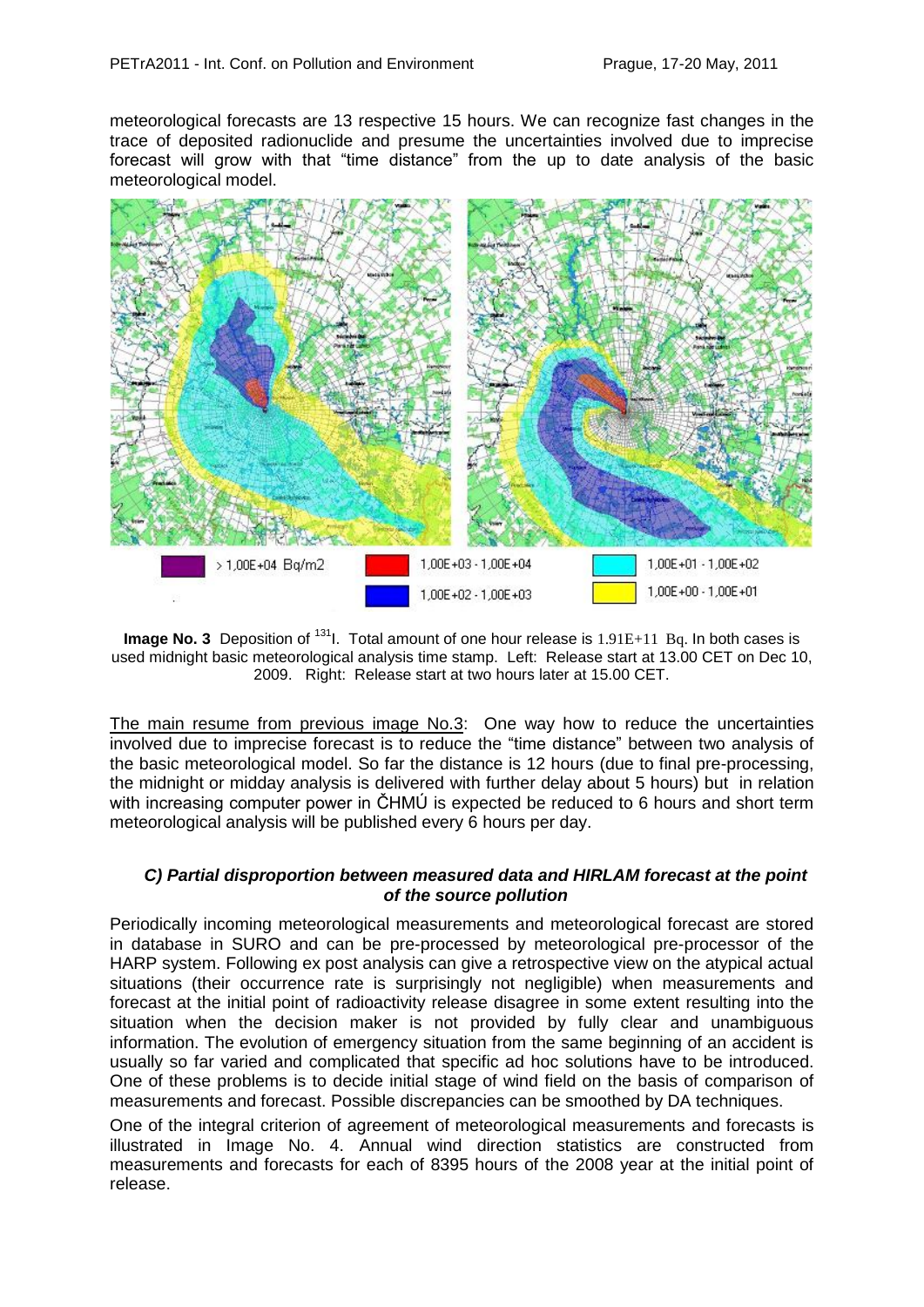Partial resume from image No.4: We can hardly expect perfect agreement of the local wind measurements and short term forecast data in HIRLAM format. The reasons follow from local measurements conditions, measurements errors, measurement dating and averaging, influence of fluctuation on one hand and forecast model error, computation grid size etc. on the other hand. As the first step we shall try to gain more detailed model HIRLAM forecast on fine grid. Current situation offers forecast on grid  $9 \times 9$  km, final stage is assumed to be  $3 \times 3$ km.



**Image No. 4:** Annual (2008) wind direction statistics for the site of NPP Temelin. Left: generated from archived 3-D HIRLAM data; Right: generated from meteorological measurements at the observatory close to the NPP. Sense of direction: from where the wind blows.

# **4. Data assimilation: two weakness produce one good result**

Let empathize the initial decision-maker situation. He is responsible for generation of as reliable as possible prediction of time and space evolution of the contamination. According to these prognoses the urgent emergency actions have to be considered and launched in the most impacted areas in zones of emergency planning. The similar importance has information related to anticipation of radioactivity propagation in medium range distances for purposes of warning. The polluted plume drifting depends on meteorological conditions and corresponding duration of traveling above the monitoring areas can last from a few hours to several tens of hours (calm situations with a small velocity of the flow).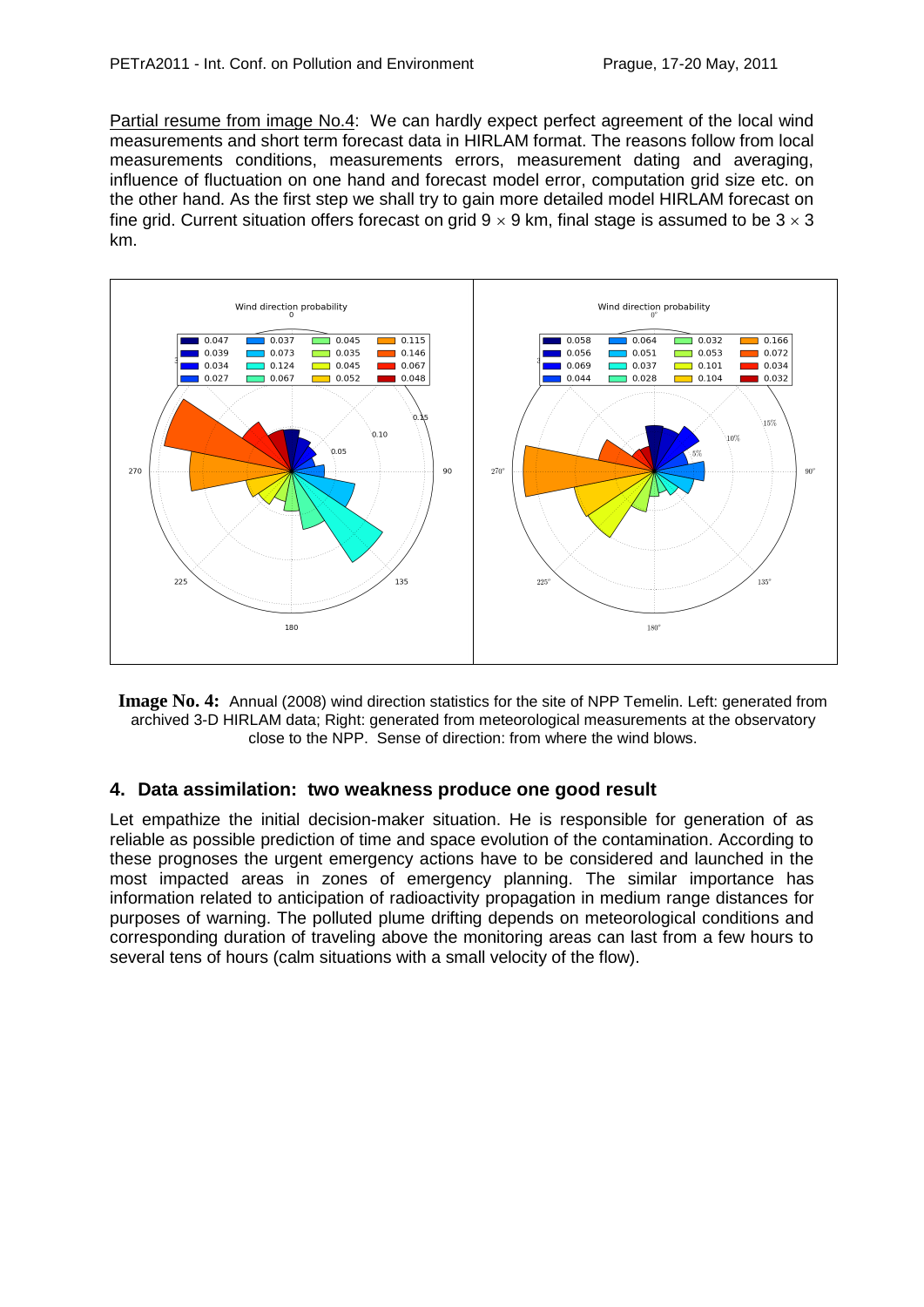

**Image No. 5:** Sequential data assimilation approach. When an observation *is* available(+), the model forecast (grey dot) is updated to a value closer to the observation (black dot) that is used to make the next model forecast. Reprint from [1].

The first reasonable predictions on regional or national scale should be available as soon as possible. The merging is accomplished by optimal blending of all information resources including prior physical knowledge given by model, observations incoming from terrain, past experience, expert judgment and intuition. The optimal blending is realized thought the advanced statistical assimilation techniques accounting for both model error and observation error covariance structure. Thus, erroneous measurements and imperfect model predictions provide through the DA techniques new corrected predictions having higher information worth.

From all possible advanced DA techniques was chosen particle filtering (PF) convenient to our SGPM trajectory model. In Image 5 is illustrated scheme for sequential data assimilation usually realised by the Bayesian recursive process of Bayesian filtering. It describes the real principle of the data assimilation cycles nesting into the model predictions. Prior model forecast (grey dot) is updated to a value closer to the observation (black dot – posterior system state) when minimizing the analysis error covariance. The resulting optimal solution shows a tendency to lean inversely related to the errors magnitudes of either model predictions or real measurements [4].

The PF originating from the sequential Monte Carlo method is applied here for simulation of the posterior distribution of the system state. The 3-D trajectories represent the "particles" (in fact, the 3-D trajectory is a model realization for one concrete set of parameters realization from their random distributions) and during the re-sampling, those particles having small weights with regard to the measurements are eliminated.

#### **ACKNOWLEDGMENTS**

These activities are supported thanks to grant project No. VG20102013018, Ministry of the Interior of the Czech Republic.

# **References**

[1] Drécourt Jean-Philippe : Data assimilation in hydrological modelling. Thesis, Technical University of Denmark, 2004. ISBN 87-89220-84-6,

[2] "HARP – HAzardous Radioactivity Propagation" : A Software Tool for Fast Assessment of Radiological Consequences of Radiation Accident." <http://havarrp.utia.cas.cz/harp/>